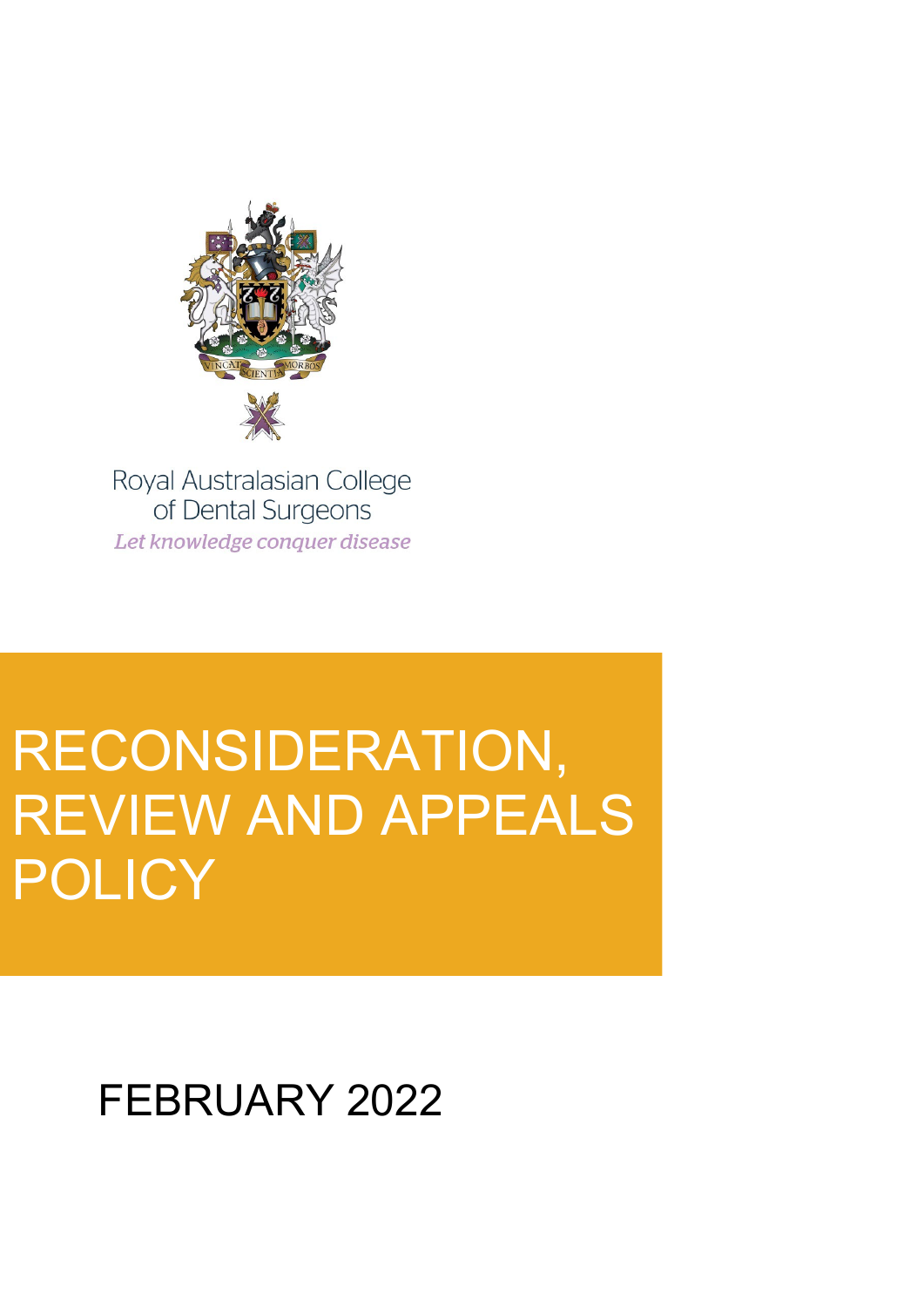## *Document information*

| <b>Document Number</b>     | EXT ACA 204 3.0                                                                                                                                                                              |
|----------------------------|----------------------------------------------------------------------------------------------------------------------------------------------------------------------------------------------|
| Nature of Document         | Policy                                                                                                                                                                                       |
| <b>Contact Officer</b>     | <b>Director of Education</b>                                                                                                                                                                 |
| Authoriser                 | <b>Board of Studies</b>                                                                                                                                                                      |
| Approved                   | <b>Education Policy Board</b>                                                                                                                                                                |
| Date Effective             | 01/02/2022                                                                                                                                                                                   |
| Date of Next Review        | 01/02/2027                                                                                                                                                                                   |
| Related documents/policies | Special Consideration in Examination and<br><b>Assessment Policy</b><br><b>OMS Specialist Assessment of Specialist</b><br>International Medical Graduate Policy (Australia &<br>New Zealand) |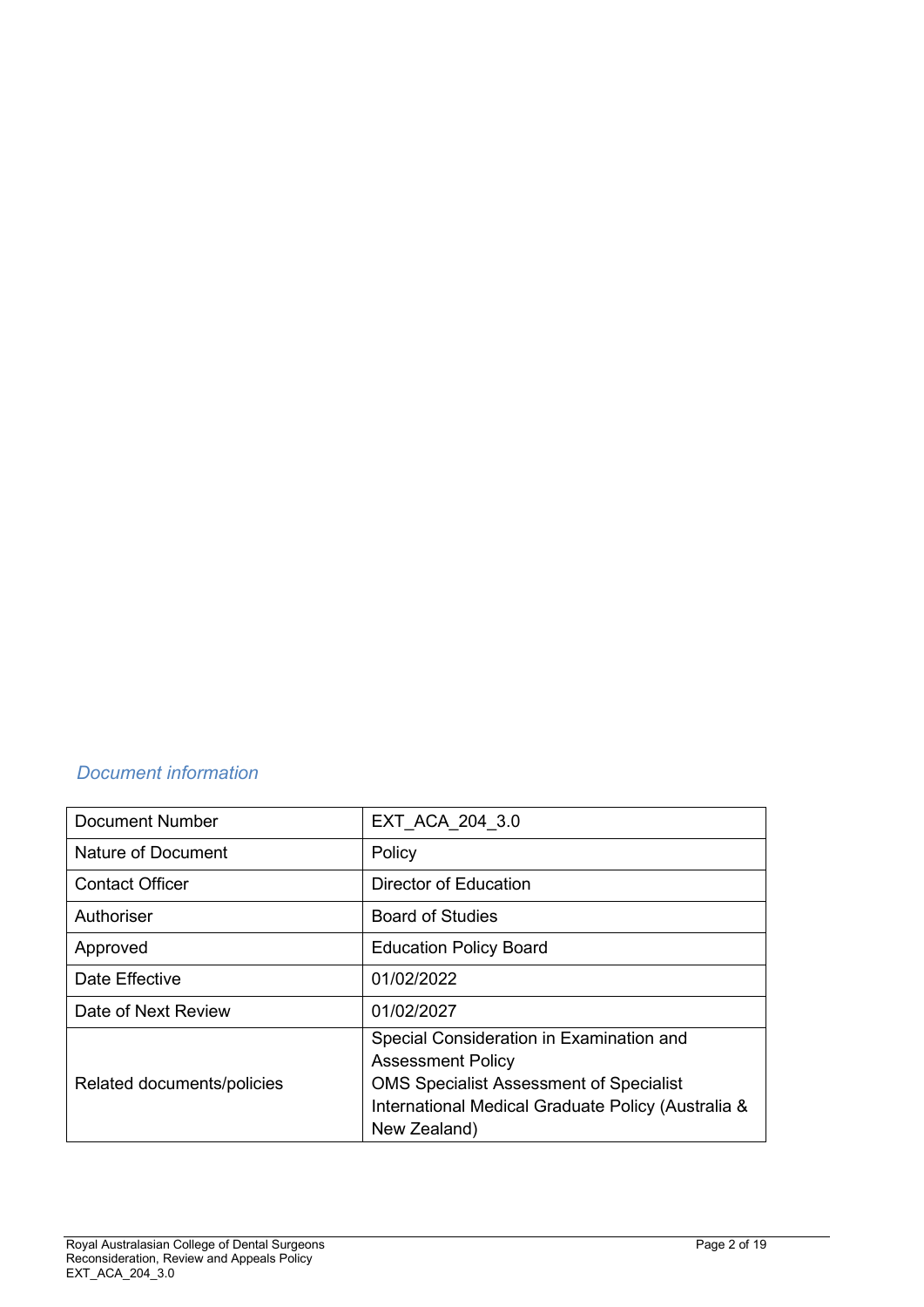## *Purpose*

To provide direction on the process for handling complaints in relation to examinations and assessments.

#### *Background*

The College recognises its responsibility in making decisions which affect trainees, Members and Fellows both financially and professionally. Where an affected party or candidate believes that he or she has been adversely or unfairly affected by the decision of the College, the College must provide a transparent and robust avenue for resolution of the disagreement.

This policy seeks to define the College decisions which may be formally Appealed and the processes which must be followed to activate a formal Appeal. There are three stages to this process, and no stage may be circumvented. These stages are: Reconsideration, Review and Appeal. If the outcome of either phase is acceptable to an applicant, then the matter will not proceed to the next phase. If the next phase is not activated within the prescribed timeframe, the decision will no longer be eligible for escalation via the Reconsideration, Review and Appeals pathway.

In the case of a fail exam result, a request for Reconsideration will cause the Registrar to recount the marks given to a paper. A request for Review or Appeal will examine the process and conduct of the examination in question. In each stage of Reconsideration, Review or Appeal, unless there is an error in tallying marks, a fail will not become a pass.

It is intended that these processes enable resolution between the College and those who have been subject to a decision which they consider unsatisfactory. It is anticipated that many concerns will be resolved through the Reconsideration and Review phases however in cases where resolution is not reached the College will appoint a specially constituted Appeals Committee. A fee applies to the Candidate when lodging an Appeal.

In order to assist all parties, procedures have been developed to indicate what is meant by Reconsideration and Review, and the connection between these processes and a formal Appeal:

The Reconsideration phase enables the original decision maker(s) to reconsider their original decision. The affected party or candidate is allowed to provide any information which they feel may assist with this process. If, following this phase, the affected party or candidate is not satisfied with the outcome, a Review may be requested.

The Review phase enables a superior College body, with oversight of the original decision maker(s), to review the original decision and all associated supporting documentation to ascertain whether the original decision should be upheld or overturned. If, following this phase, the affected party or candidate is not satisfied with the outcome, an Appeal may be requested.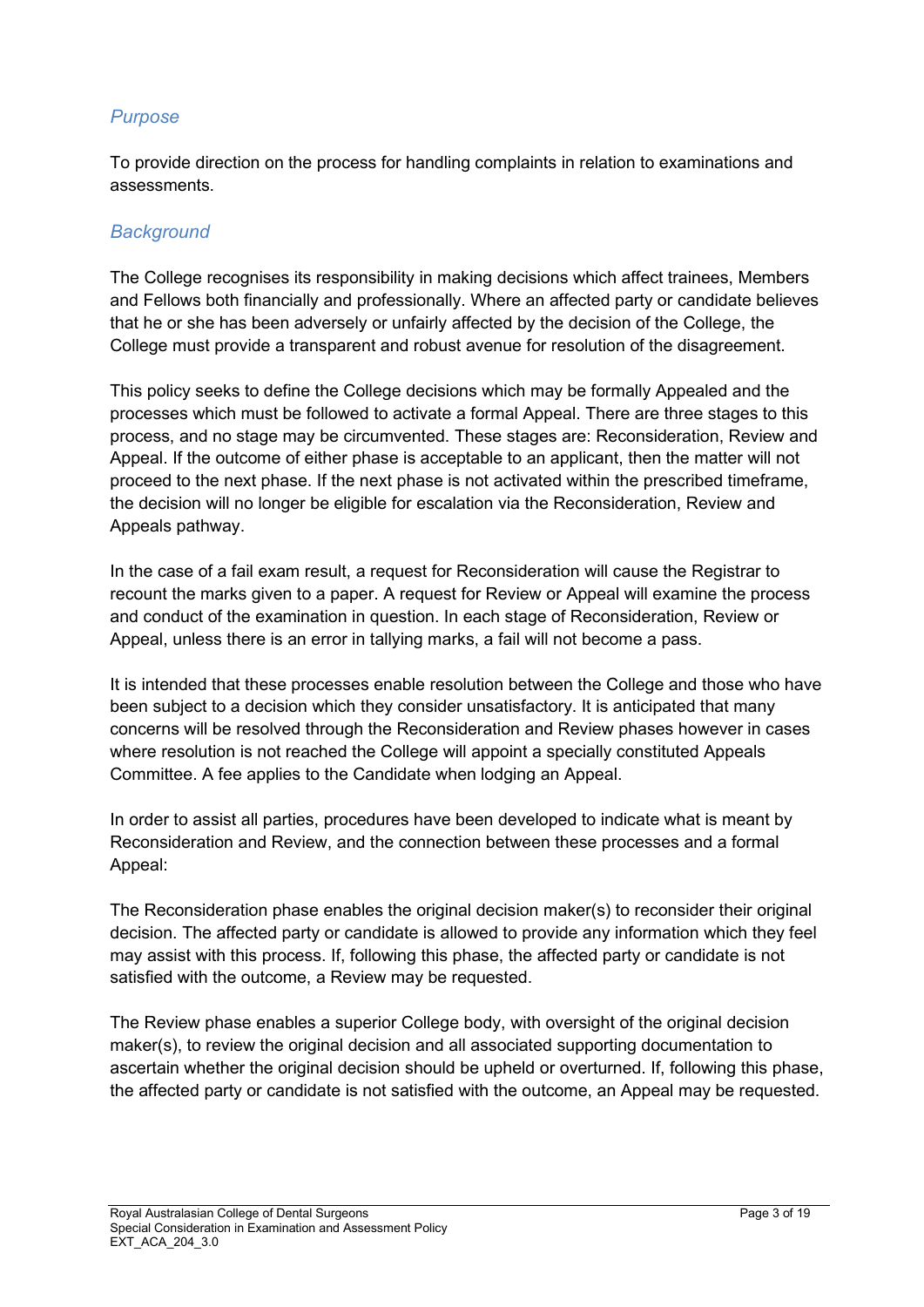The Appeals phase requires a formal application, which has strict procedures to ensure it is conducted in accordance with procedural fairness and transparency. This phase requires the constitution of an Appeals Committee, and therefore imposes an associated fee.

This policy does provide an avenue for any person to contest results awarded, decisions of assessors taken in or about any assessments (including examinations), allegations of poor training or supervision or general grievances. The policy does not apply to a request for remarking any assessment (including examinations) in the absence of arithmetic error in the final scores given. Normal feedback processes will apply. It should be noted that because of the tight timeframe in which examination results need to be finalised and their potentially significant role in determining training progression and potentially employment, shorter timelines apply in relation to permitted Reconsideration and Review of examinations.

If at any stage the next phase is not initiated within the prescribed timeframe, the matter will not proceed to the next phase, and will no longer be eligible for escalation through the Reconsideration, Review and Appeals process.

| Affected Party / Candidate | A Reconsideration, Review and Appeal of a decision can be        |
|----------------------------|------------------------------------------------------------------|
|                            | instituted by an 'affected party'. In the case of an examination |
|                            | result, this refers to the candidate.                            |
| Appeal                     | The final phase of the Reconsideration, Review and Appeals       |
|                            | process – The original decision is considered by a specially     |
|                            | constituted Appeals Committee, based on a written                |
|                            | submission from the candidate or affected party and              |
|                            | considered according to College rules for Appeals.               |
| Candidate                  | A person seeking Reconsideration, Review or Appeal of an         |
|                            | lexamination result.                                             |
| The College                | Royal Australasian College of Dental Surgeons                    |
|                            |                                                                  |
| Trainee                    | Individual who is undertaking the Maxillofacial Surgical         |
|                            | Training Program                                                 |
| <b>RACDS</b>               | Royal Australasian College of Dental Surgeons                    |
|                            |                                                                  |
| Reconsideration            | The first phase of the Reconsideration, Review and Appeals       |
|                            | process – The original decision is reconsidered by the body      |
|                            | that made the original decision.                                 |
| Review                     | The second phase of the Reconsideration, Review and              |
|                            | Appeals process – The original decision is reviewed by a         |
|                            | superior body related to the body that made the original         |
|                            | ldecision.                                                       |
| OMS                        | Oral and Maxillofacial Surgery                                   |
|                            |                                                                  |

## *Definitions*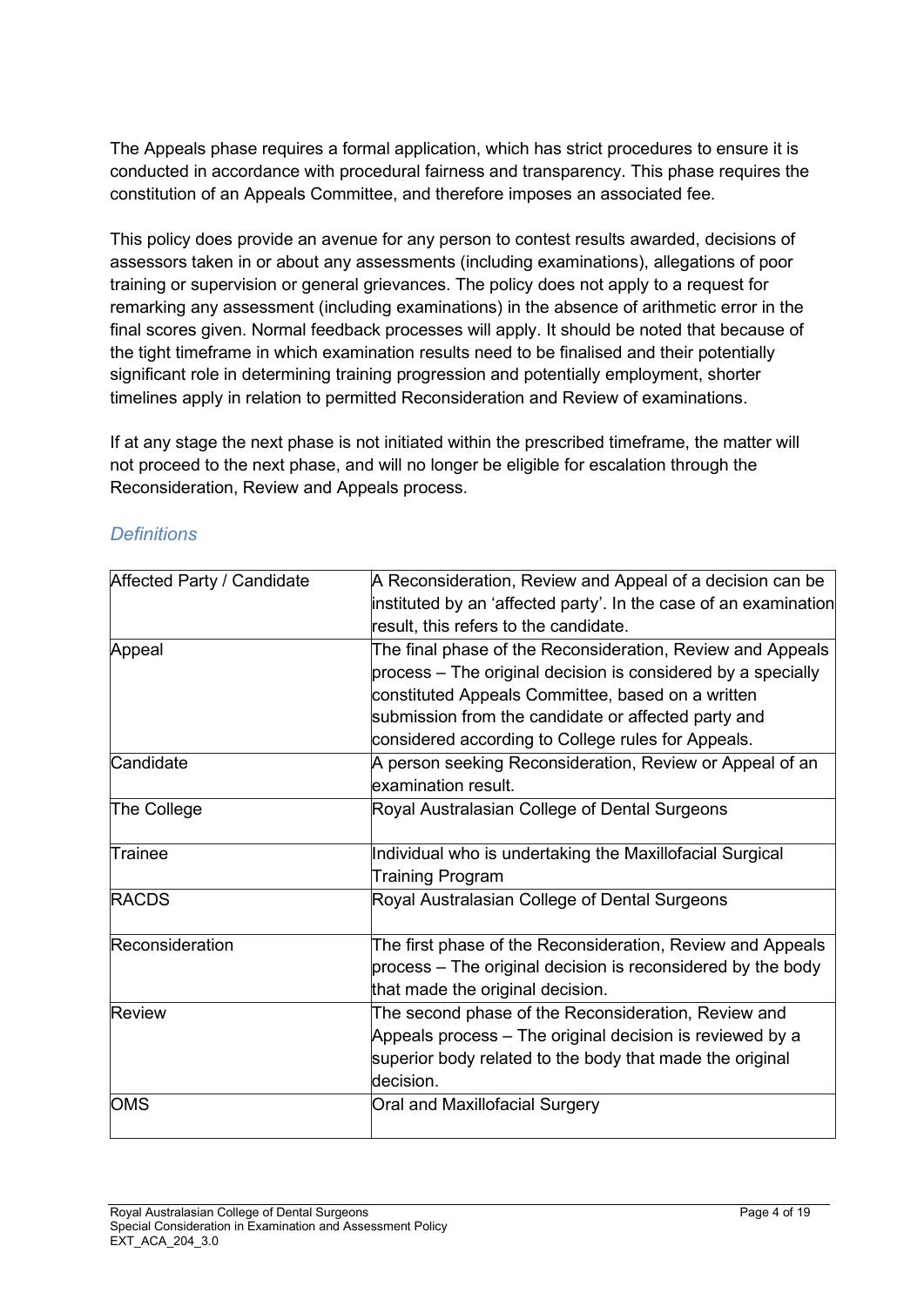## *Policy Statement*

#### **1. DECISIONS ABLE TO BE RECONSIDERED, REVIEWED AND APPEALED**

- 1.1. Certain decisions made by or on behalf of the College may be referred for reconsiderations, review or appeal.
- 1.2. The following decisions are subject to these processes:

#### 1.2.1.decisions of the:

- a) Registrar or Assistant Registrar in General Dental Practice; or
- b) Registrar or Assistant Registrar in Specialist Dental Practice; or
- c) Registrar or Assistant Registrar in Oral and Maxillofacial Surgery Training Program; or
- d) Boards of Studies (General Dental Practice); or
- e) Boards of Studies (Specialist Dental Practice); or
- f) Board of Studies, OMS; or
- g) Committees of a Board of Studies (General Dental Practice); or
- h) Committees of a Board of Studies (Specialist Dental practice); or
- i) Committees of the Board of Studies, OMS; or
- j) Various examining bodies; or
- k) Directors of Training (OMS),

in relation to the assessment of progress of candidates or trainees of the College (including selection into training, dismissal from training or recognition of training); or

- 1.2.2.decisions of the Chair of a Board of Studies or Registrar in relation to applications for admission to Fellowship or Membership; or
- 1.2.3.decisions of the Selection Committee of the Board of Studies in Oral and Maxillofacial Surgery with regard to the appointment of accredited trainees; or
- 1.2.4.decisions of the Chair of the Board of Studies, OMS in relation to applications from Overseas Trained Oral and Maxillofacial Surgeons (OTOMS) for assessment for specialist recognition on behalf of the Australian Health Practitioner Regulation Agency / Medical Board of Australia / Dental Board of Australia through the Australian Medical Council or the Australian Dental Council; or
- 1.2.5.decisions of the Chair of the Board of Studies, OMS or a Committee in relation to examinations or training required to be undertaken by OTOMS for assessment as set out above; or
- 1.2.6.decisions of a Continuing Professional Development ('CPD') Committee (General Dental Practice or Specialist Dental Practice) in relation to participation in the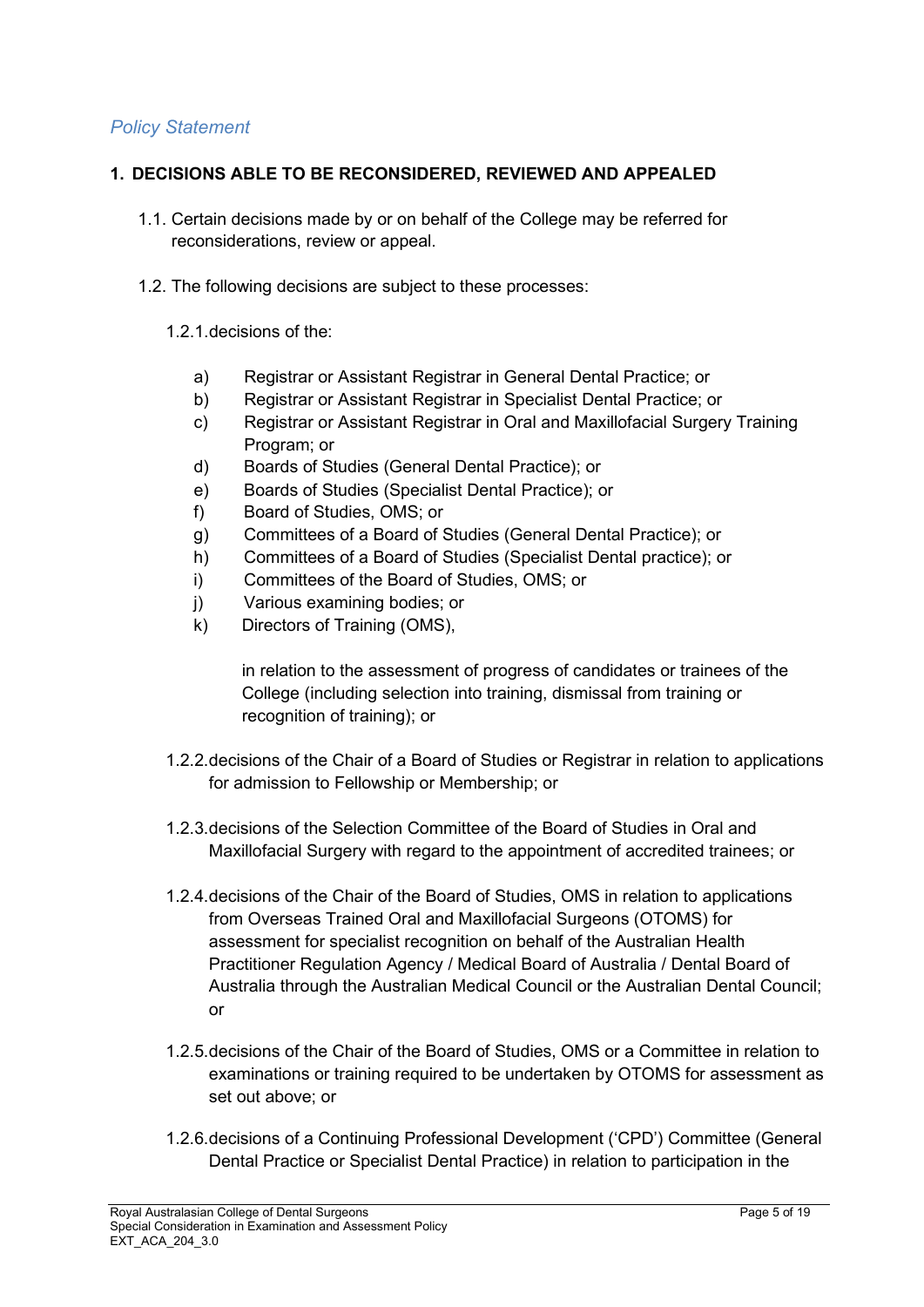CPD programs and the statement of participation or compliance; or

- 1.2.7.decisions of the Chair of a Board of Studies in relation to accreditation for training positions, hospitals, units, teaching centres, directors of training or supervisors; or
- 1.2.8.decisions of the Board or its appropriate Committee in relation to the financial status of Fellows, trainees, or other members; or
- 1.2.9.such other decisions of the College Board, or College Committees as the Board may determine from time to time.
- 1.3. Questions of disputed decisions or assessment can frequently be resolved without recourse to formal appeal. Applicants are advised to discuss concerns with the CEO or nominee in the first instance.

#### **2. KEY POINTS: RECONSIDERATION, REVIEW AND APPEAL**

- 2.1. In order for a Reconsideration to be activated, an affected party will need to advise the College in writing of the decision which they wish to have reconsidered within the prescribed timeframe. Unless otherwise specified, the timeframe will be 30 days from the day on which the affected party was notified of the relevant decision.
- 2.2. In the Reconsideration and Review phases, the affected party can provide the College with any information which they believe may assist the College in Reconsidering and Reviewing the decision.
- 2.3. The College will consider any internal documents or processes which may assist in a Review.
- 2.4. If a formal Appeal is activated, then the affected party is able to make a submission which may include documents or information pertaining to the decision to be Appealed.
- 2.5. In Phase Three (Appeals), an affected party will need to formally indicate the grounds for Appeal of a decision. These are outlined in Section 5.
- 2.6. At the end of the Reconsideration and Review phases, the College will provide an affected party with advice in writing concerning its decision to either uphold or set aside the original decision and its reasons for doing so.
- 2.7. If, at the end of the Reconsideration and Review phases, the affected party or candidate is not satisfied with the result, an Appeal may be requested within 30 days from the day on which the affected party was notified of the relevant decision.
- 2.8. Where a Reconsideration, Review or Appeal is initiated in relation to Selection into the OMS Training Program, the College cannot guarantee resolution within a timeframe that would allow a successful appellant entry into the training year for which he or she originally applied. If a request for Reconsideration, Review or Appeal relating to Selection into the OMS Training Program is successful, the College will guarantee that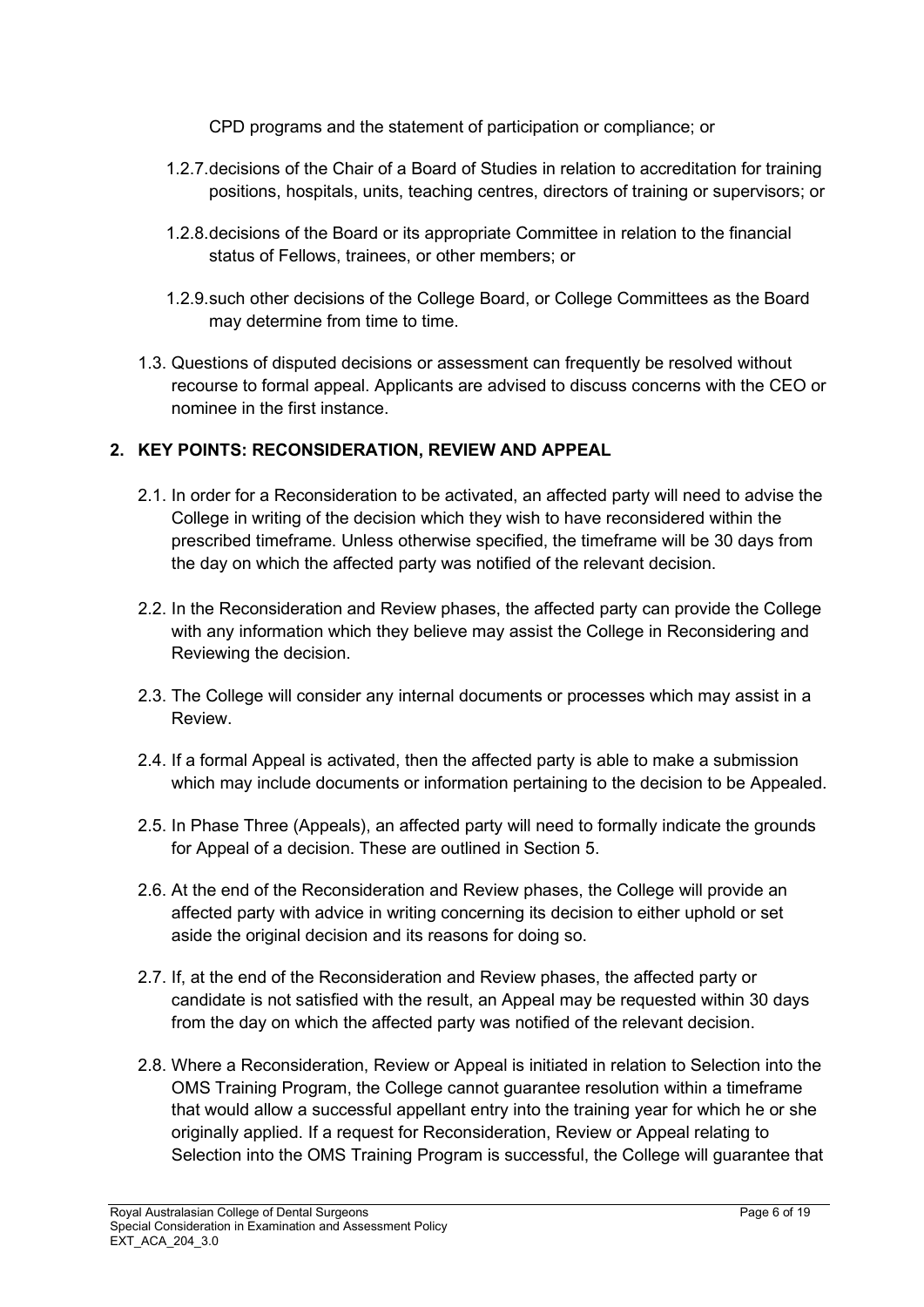a training post will be reserved for commencement in the following training year. The location of this post will be determined by the Selection Committee of the Board of Studies, OMS.

## **3. PHASE ONE – RECONSIDERATION**

- 3.1.1.How to request a Reconsideration of a decision
	- a) If the decision relates to an examination result

| <b>Step</b> | <b>Action</b>                                                                                                                                                                                                                                | Timeline                                                                                                                       |
|-------------|----------------------------------------------------------------------------------------------------------------------------------------------------------------------------------------------------------------------------------------------|--------------------------------------------------------------------------------------------------------------------------------|
| Step 1      | The candidate writes to the relevant College<br>administrator to request a Reconsideration once<br>they have received their examination result and may Report.<br>provide any information which they consider may<br>assist in this process. | Request is to be received within 30<br>days of receipt of Examination<br>Receipt of the request for<br>Reconsideration will be |
|             | The Reconsideration will be based purely on<br>examination process and simple examination mark<br>checking/tallying.                                                                                                                         | acknowledged within 7 days.                                                                                                    |
| Step 2      | The relevant Registrar, Assistant Registrar, or Board The candidate must provide any<br>of Studies Chair considers the case, which involves<br>obtaining all supporting documentation from the<br>examination process.                       | additional information he or she<br>wishes to be considered attached to<br>the request for Reconsideration.                    |
|             | The Registrar, Assistant Registrar or Chair will not<br>re- mark the examination or question the original<br>examiners marking of the examination.                                                                                           |                                                                                                                                |
| Step 3      | The relevant Registrar, Assistant Registrar, or Board<br>$\operatorname{\mathsf{b}}$ f Studies Chair will confer with the<br>Examiners who determined the candidate's result.                                                                |                                                                                                                                |
| Step 4      | The relevant Registrar, Assistant Registrar, or Board<br>of Studies Chair makes a determination to uphold or<br>loverturn the examination result.                                                                                            |                                                                                                                                |
| Step 5      | The determination is conveyed to the candidate via<br>the relevant College administrator.                                                                                                                                                    | Within 14 days of receipt of request<br>for Reconsideration.                                                                   |
| Step 6      | Following advice of the determination, the candidate Mithin 30 days of receipt of the<br>is required to advise the College whether they wish<br>the next phase to be instituted (Review).                                                    | outcome of the Reconsideration<br>process.                                                                                     |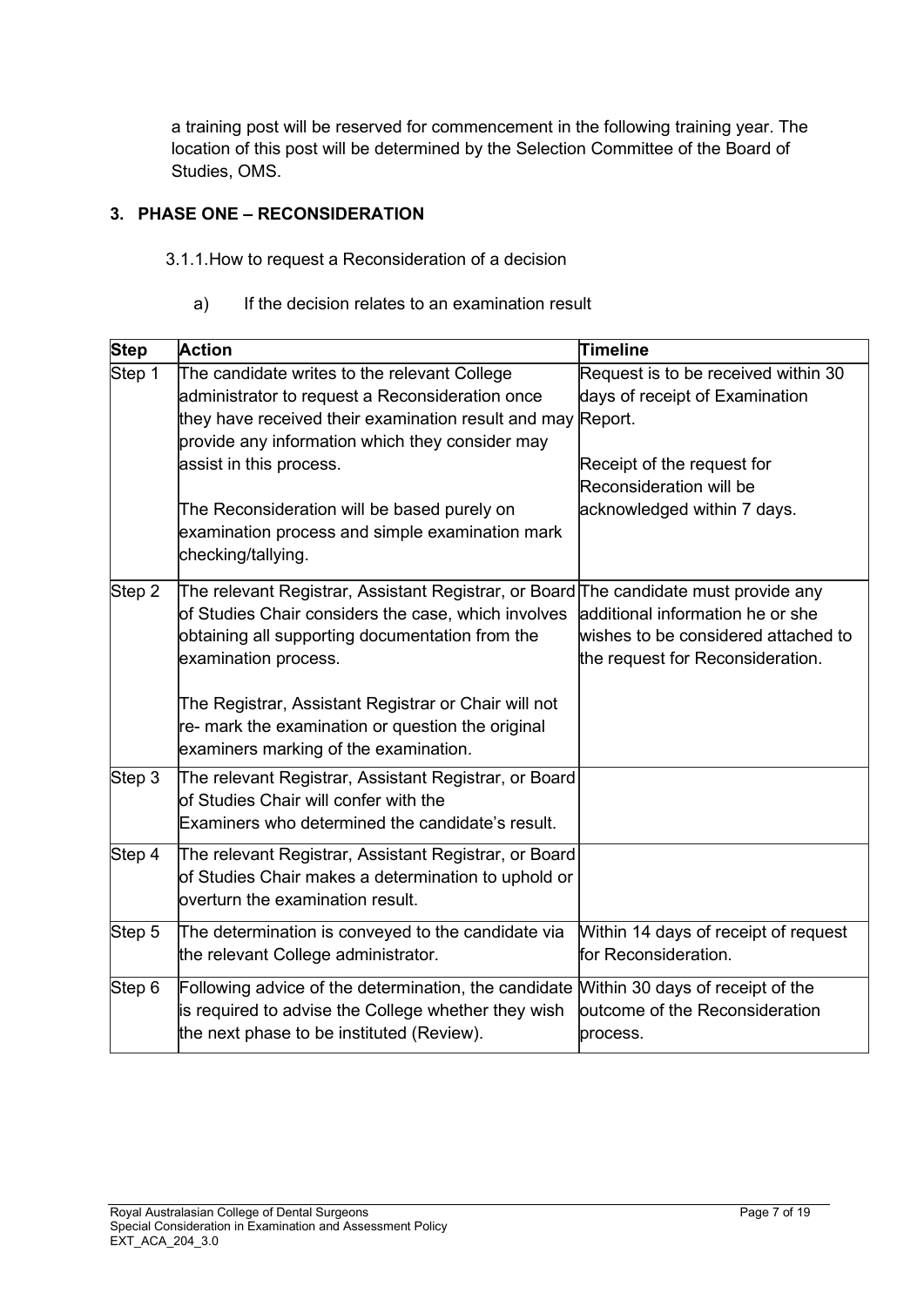## b) If the decision relates to any other matter

| <b>Step</b> | <b>Action</b>                                                                                                                                                                                                                                                                                                                                                                           | Timeline                                                            |
|-------------|-----------------------------------------------------------------------------------------------------------------------------------------------------------------------------------------------------------------------------------------------------------------------------------------------------------------------------------------------------------------------------------------|---------------------------------------------------------------------|
| Step 1      | The affected party writes to the Chief Executive Request to be received within 30 days of<br>Officer (CEO) indicating the decision made and notification of the decision.<br>requesting a Reconsideration of that decision.<br>The affected party may provide any information CEO will acknowledge receipt of request<br>which they consider may assist in this process. within 7 days. |                                                                     |
| Step 2      | The CEO contacts the relevant officer, Board,<br>Committee or College group responsible for the<br>decision and requests the decision be formally<br>lreconsidered                                                                                                                                                                                                                      |                                                                     |
| Step 3      | The relevant officer, Board, Committee or<br>College group advises the CEO of their<br>determination to uphold or overturn the<br>decision.                                                                                                                                                                                                                                             |                                                                     |
| Step 4      | The CEO advises the determination to the<br>affected party.                                                                                                                                                                                                                                                                                                                             | Within 30 days of receipt of a request for<br>lreconsideration      |
| Step 5      | Following advice of the determination, the<br>affected party is required to advise the College<br>whether they wish the next phase                                                                                                                                                                                                                                                      | Within 30 days of receipt of outcome of<br>reconsideration process. |

- 3.2. A reconsideration of a decision is undertaken by the same Committee or person who made the original decision.
- 3.3. The applicant for a reconsideration should lodge the application in writing with the Chief Executive Officer stating reasons for the request. The applicant should provide any additional material considered relevant to the decision being considered.
- 3.4. The Committee will convene as the Reconsideration Committee either at its next scheduled meeting, or by special arrangement.
- 3.5. The Reconsideration Committee will consider:
	- a) all the original material and documentation;
	- b) all additional material and documentation supplied by the applicant considered relevant to the decision;
	- c) any additional material and documentation considered relevant by the Chair.
- 3.6. Minutes of the Reconsideration Committee deliberations, whether as part of a scheduled meeting or specially convened, will be kept in accordance with the normal Committee practice.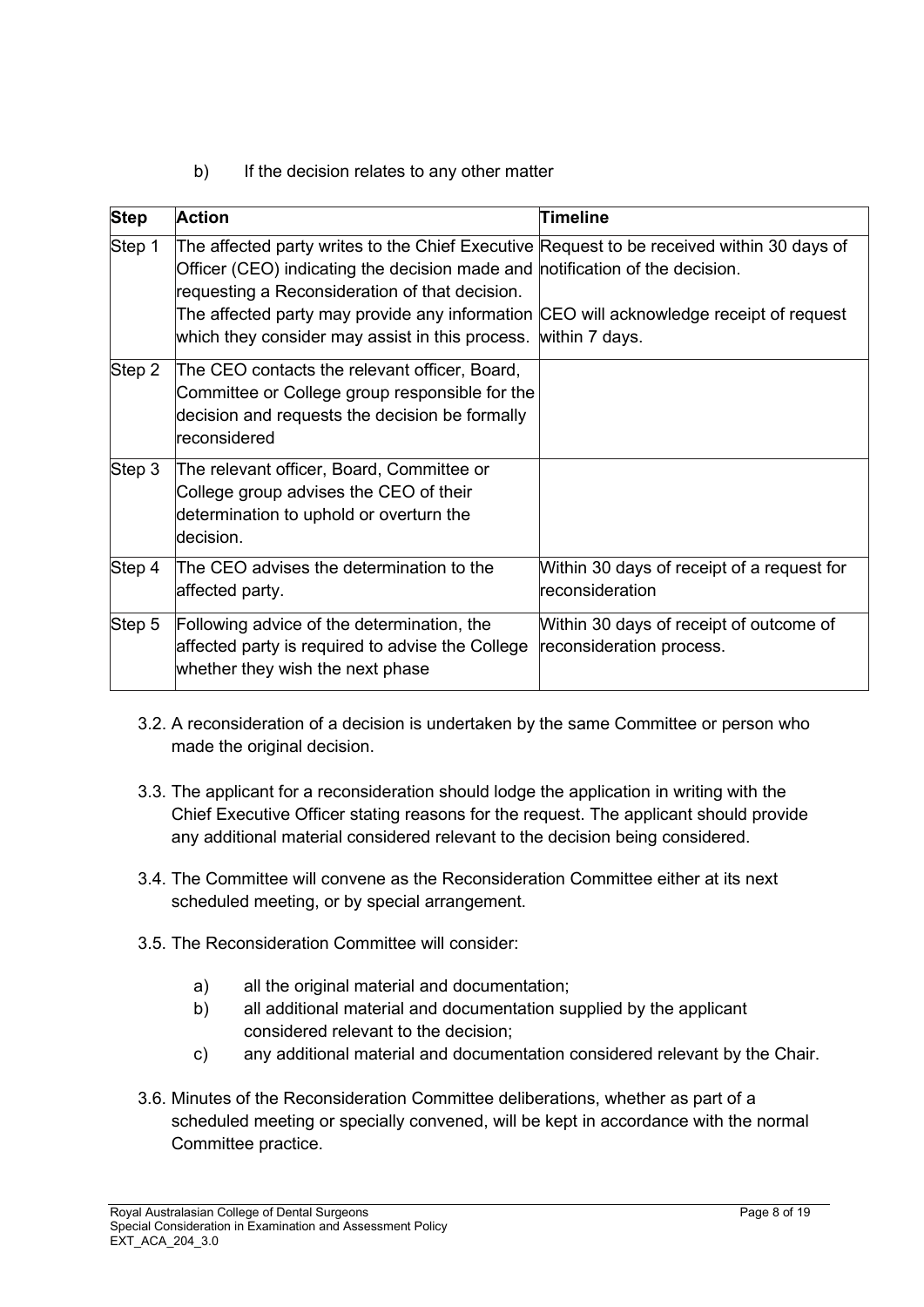- 3.7. Decisions of the Reconsideration Committee.
- 3.8. The decision made by the Reconsideration Committee will be conveyed to the applicant in writing following the meeting.
- 3.9. The Reconsideration Committee should endeavour to provide the applicant with reasons for the decision.
- 3.10.The applicant should be advised of the opportunity to request a review of the decision should he/she be dissatisfied and adversely affected by the decision.

## **4. PHASE TWO – REVIEW**

4.1. How to request a Review of a decision

#### 4.1.1.If the decision relates to an examination result

| <b>Step</b> | <b>Action</b>                                                                                                                                                                                                                                                                                                                                                                                                                                                                                                          | Timeline                                                                                                                                |
|-------------|------------------------------------------------------------------------------------------------------------------------------------------------------------------------------------------------------------------------------------------------------------------------------------------------------------------------------------------------------------------------------------------------------------------------------------------------------------------------------------------------------------------------|-----------------------------------------------------------------------------------------------------------------------------------------|
| Step 1      | The candidate indicates in writing that following<br>the outcome of the Reconsideration phase they days of receiving advice of the outcome of<br>wish the Review phase to be activated. The<br>candidate can provide any additional<br>information which they consider may assist in<br>this process.                                                                                                                                                                                                                  | This indication must be made within 30<br>the Reconsideration process.<br>The CEO will acknowledge receipt of<br>request within 7 days. |
| Step 2      | The CEO will refer the request for Review to<br>the relevant Board of Studies.<br>This Board may convene a working group with<br>a Chair to consider the request for Review.<br>Anyone with a conflict of interest will be<br>excluded from the Review process.<br>The Board may request external specialist<br>advice as required to assist their Review.<br>The Board or working party may choose to<br>review original examiner marks and consider<br>the impact of any process issues on the original<br>decision. |                                                                                                                                         |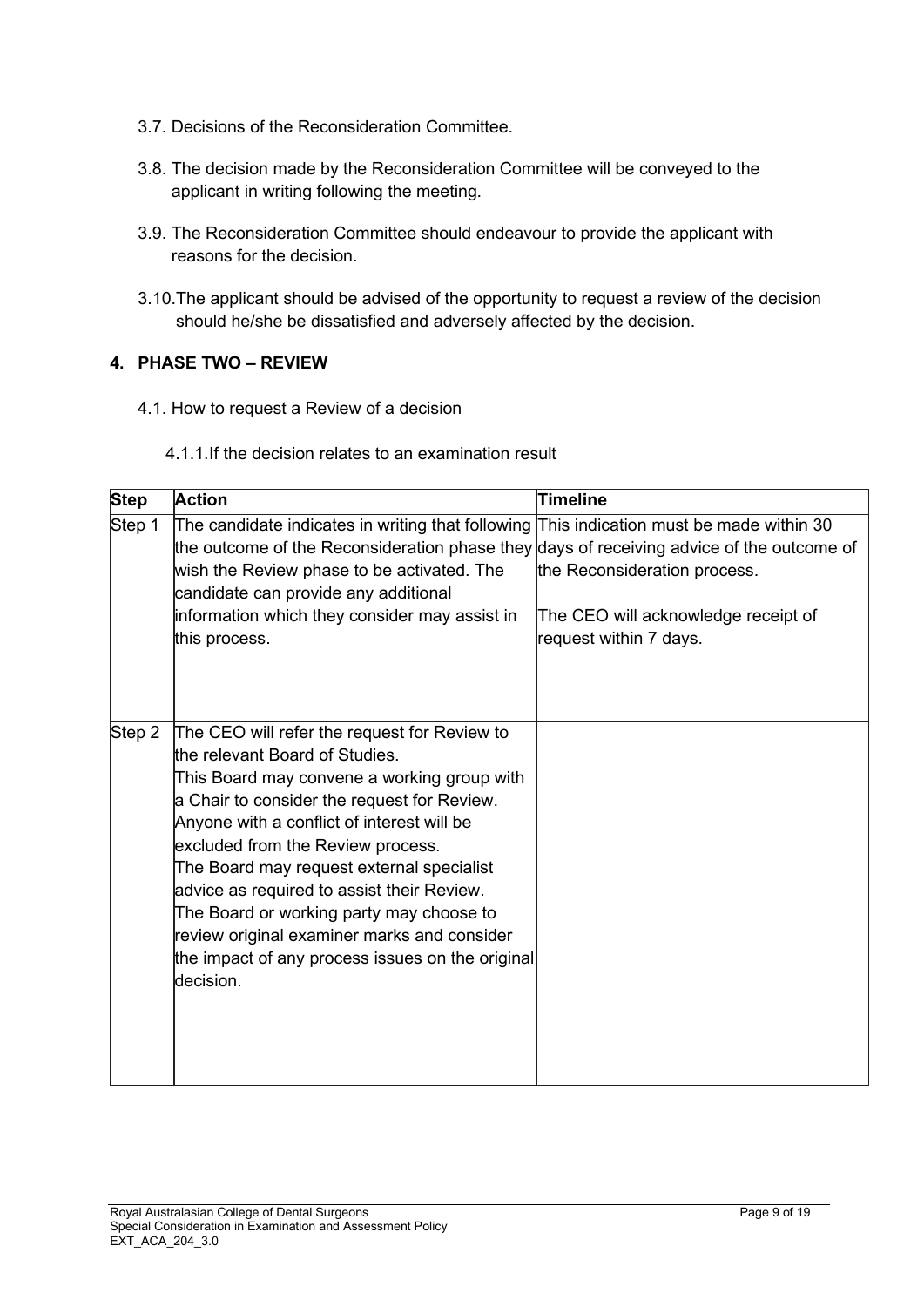| Step 3 | On the advice of the convened working party<br>conducting the Review, the Board of Studies<br>will uphold or overturn the original<br>Reconsideration outcome.   |                                                                |
|--------|------------------------------------------------------------------------------------------------------------------------------------------------------------------|----------------------------------------------------------------|
| Step 4 | The CEO advises the determination to the<br>affected party.                                                                                                      | Within 30 days of receipt of a request for<br>Review.          |
| Step 5 | Following advice of the determination, the<br>affected party is required to advise the College<br>whether they wish the next phase to be<br>instituted (Appeal). | Within 30 days of receipt of outcome of<br>request for Review. |

#### 4.1.2.If the decision relates to any other matter

|                       | <b>Action</b>                                                                                                                                                                                                                                                                                 | Timeline                                                                                                                                                                          |
|-----------------------|-----------------------------------------------------------------------------------------------------------------------------------------------------------------------------------------------------------------------------------------------------------------------------------------------|-----------------------------------------------------------------------------------------------------------------------------------------------------------------------------------|
| <b>Step</b><br>Step 1 | The affected party indicates in writing that<br>following the outcome of the Reconsideration<br>phase they wish the Review phase to be<br>activated. The affected party can provide any<br>additional information which they consider may<br>assist in this process.                          | This indication must be made within 30<br>days of receiving advice of the outcome of<br>the Reconsideration process.<br>CEO will acknowledge receipt of request<br>within 7 days. |
| Step 2                | The CEO requests the body with responsibility<br>for the officer, Board of Studies, Committee or<br>College group responsible for the decision to<br>undertake a Review of the decision.<br>Any individual who has been party to the<br>Reconsideration will not take part in this<br>Review. |                                                                                                                                                                                   |
| Step 3                | The CEO advises the affected party of the<br>ldetermination                                                                                                                                                                                                                                   | Within 30 days of receipt of a request for<br>Review.                                                                                                                             |
| Step 4                | Following advice of the determination, the<br>affected party is required to advise the College<br>whether they wish the next phase to be<br>instituted (Appeal).                                                                                                                              | Within 30 days of receipt of the outcome of<br>request for Review.                                                                                                                |

- 4.2. The review will consider material available to the College, including in relation to adherence to College regulations, policies and procedures, and whether the principles of natural justice / procedural fairness were followed in relation to the decision, including in relation to any reconsideration of an original decision.
- 4.3. Where a request for review is accompanied by additional material deemed by the individual to be relevant and significant, but not previously considered by the body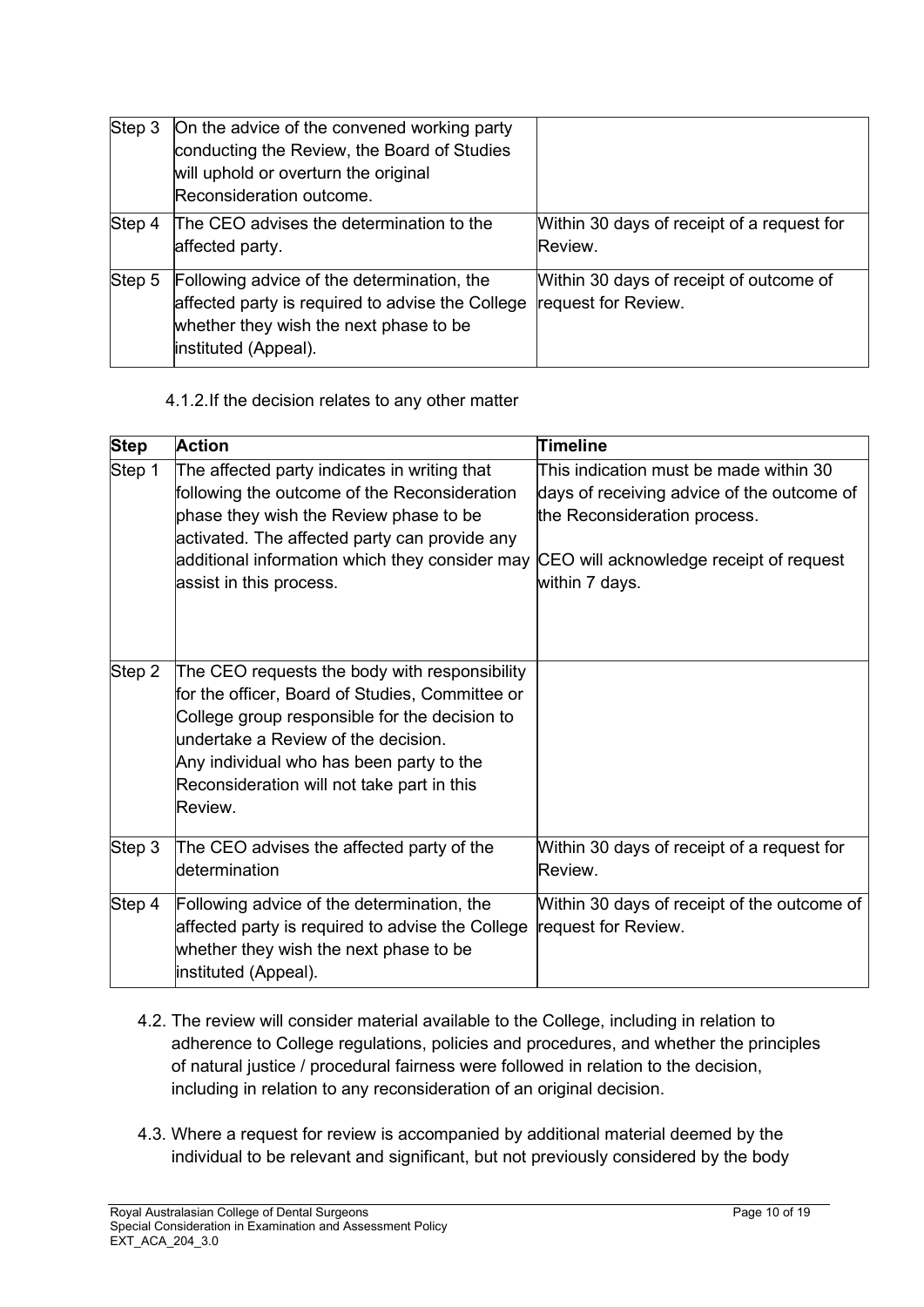from which the decision originated, the material may, at the discretion of the Chief Executive Officer and prior to the Review Committee being convened, be forwarded to the Chairperson of the originating body for possible comment, regardless of whether the matter has been previously considered pursuant to this policy and the relevant policy.

- 4.4. The Chief Executive Officer shall refer a request for Review to the committee or body which has oversight of the disputed decision, (and which has not otherwise considered the decision previously) or where otherwise appropriate a Review Committee constituted as follows:
	- a) Two (2) Fellows; and
	- b) A Fellow with expertise or experience in the area of practice in relation to which the disputed decision arose.
	- 4.4.1.The Review Committee will accept information, whether written or oral, from the Chair of the Committee involved in making the original decision and its reconsideration.
	- 4.4.2.The powers of a Review Committee are the same as those for the Appeals Committee as set out below.
- 4.5. The Review Committee will consider:
	- a) All the original material and documentation.
	- b) All additional material and documentation supplied by the applicant.
	- c) Any additional material and documentation considered relevant by the Chair.
	- d) Whether the principles of natural justice were followed when making the original decision, or reconsidering that decision.
	- e) Whether the original decision was correct and should be upheld, or overturned and a new decision substituted.
- 4.6. Minutes of the hearing of the Review Committee will be confined to a report listing the documentation presented and a report of the decision to the Committee making the original decision, if any.
- 4.7. Decisions of the Review Committee.
	- 4.7.1.The decision made by the Review Committee will be conveyed to the applicant in writing following the meeting.
	- 4.7.2.The decision made by the Review Committee will be conveyed to the original Committee in writing following the meeting.
	- 4.7.3.The Review Committee is not required to furnish the applicant with reasons for the decision but, where changing the decision, should endeavour to provide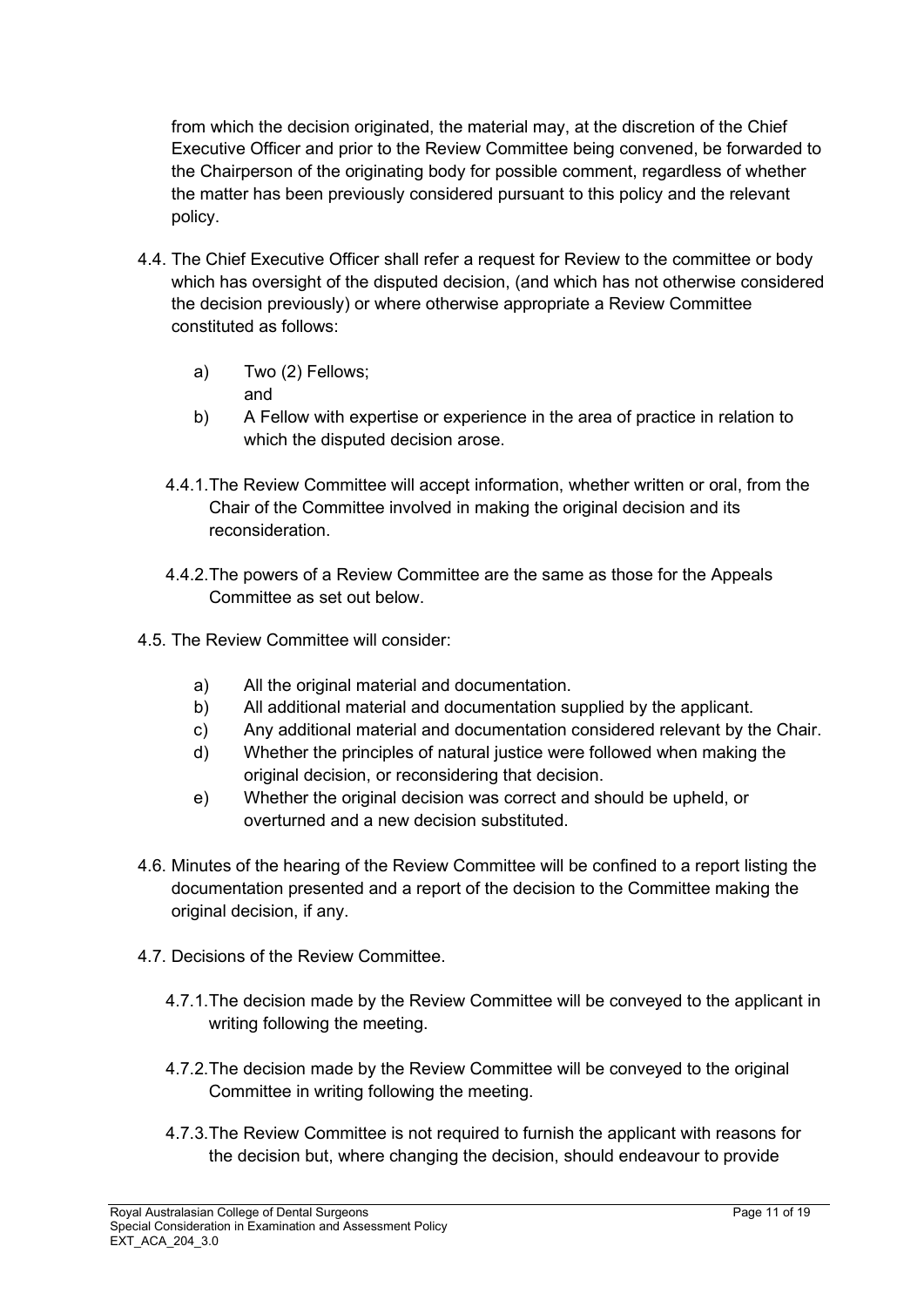reasons to the original Committee.

- 4.7.4.The applicant should be advised of the availability of Appeal.
- 4.7.5.The College will endeavour to provide the potential appellant with the outcome of the review by the Review Committee in writing within 28 days of the request, the document being subject to any obligations of privacy and confidentiality that may apply.

#### **5. PHASE THREE – APPEAL**

- 5.1. How to institute a formal Appeal
	- 5.1.1.Appeals process rules
		- a) Before convening an Appeals Committee, the CEO will ensure that both a Reconsideration and Review of the decision to be Appealed have been conducted.
		- b) Such Reconsideration and Review does not constitute an Appeal under these Rules, but rather are prerequisites to an Appeal.
		- c) An Appeal is to be conducted in a manner consistent with the processes outlined below.
		- d) The CEO will be the Secretary to an Appeals Committee but is not a member of the Appeals Committee.
	- 5.1.2.Appeals Committee
		- a) If a person applies to the CEO to Appeal a decision under Rule 5.1.1, the CEO may convene an Appeals Committee.
		- b) The Board will determine the members of an Appeals Committee that will be comprised as follows:

At least three members who are not College Fellows or Members, and one of whom is a member of the legal profession (who shall be Chairperson); and

Up to two College Fellows or Members who are not party to any decision to which the Appeal relates.

- c) The Chairperson may, at the Chairperson's discretion, invite the College Solicitor to act as legal adviser to an Appeals Committee. The College Solicitor is not a member of the Appeals Committee.
- d) A quorum for meetings of an Appeals Committee will be the Chairperson and three other members. All members of an Appeals Committee are entitled to vote on decisions. An Appeals Committee decides on the basis of a majority vote of its members.
- e) In the event of an equality of votes, the Chairperson may exercise a casting vote.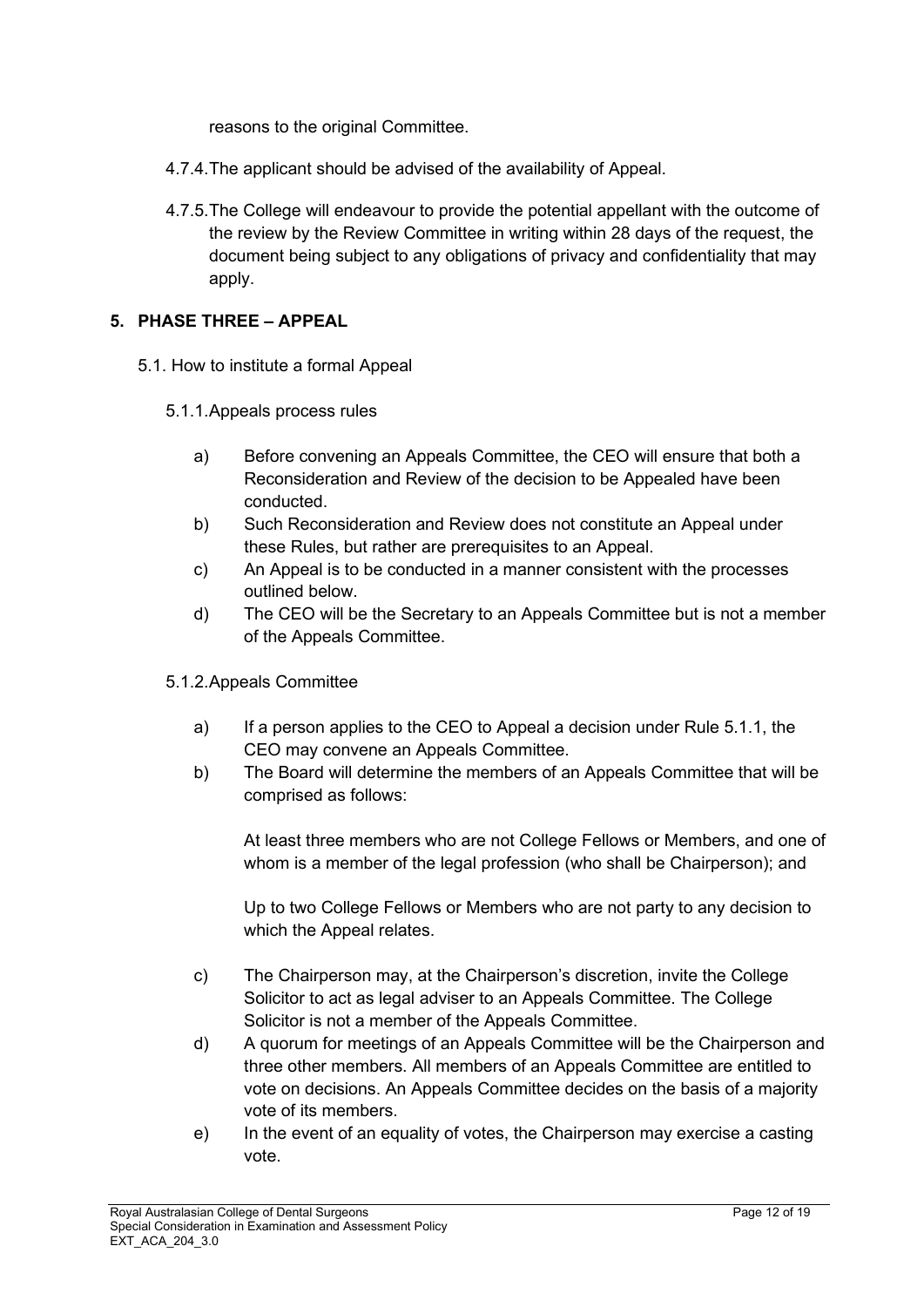#### 5.2. Application to Appeal Decisions

The decisions which may be Appealed to an Appeals Committee are:

5.2.1.decisions of the:

- a) Registrar or Assistant Registrar in General Dental Practice; or
- b) Registrar or Assistant Registrar in Specialist Dental Practice; or
- c) Registrar in Oral and Maxillofacial Surgery Training Program; or
- d) Boards of Studies (General Dental Practice); or
- e) Boards of Studies (Specialist Dental Practice); or
- f) Board of Studies, OMS; or
- g) Committees of a Board of Studies (General Dental Practice); or
- h) Committees of a Board of Studies (Specialist Dental practice); or
- i) Committees of the Board of Studies, OMS; or
- j) Various examining bodies; or
- k) Directors of Training (OMS),

in relation to the assessment of progress of candidates or trainees of the College (including selection into training, dismissal from training or recognition of training); or

- 5.2.2.decisions of the Chair of a Board of Studies, Registrar or Assistant Registrar in relation to applications for admission to Fellowship or Membership; or
- 5.2.3.decisions of the Selection Committee of the Board of Studies in Oral and Maxillofacial Surgery with regard to the appointment of accredited trainees; or
- 5.2.4.decisions of the Chair of the Board of Studies, OMS in relation to applications from Overseas Trained Oral and Maxillofacial Surgeons (OTOMS) for assessment for specialist recognition on behalf of the Australian Health Partitioner Regulation Agency / Medical Board of Australia / Dental Board of Australia through the Australian Medical Council or the Australian Dental Council; or
- 5.2.5.decisions of the Chair of the Board of Studies, OMS or a Committee in relation to examinations or training required to be undertaken by OTOMS for assessment as set out above; or
- 5.2.6.decisions of a Continuing Professional Development ('CPD') Committee (General Dental Practice or Specialist Dental Practice) in relation to participation in the CPD programs and the statement of participation or compliance; or
- 5.2.7.decisions of the Chair of a Board of Studies in relation to accreditation for training positions, hospitals, units, teaching centres, directors of training or supervisors; or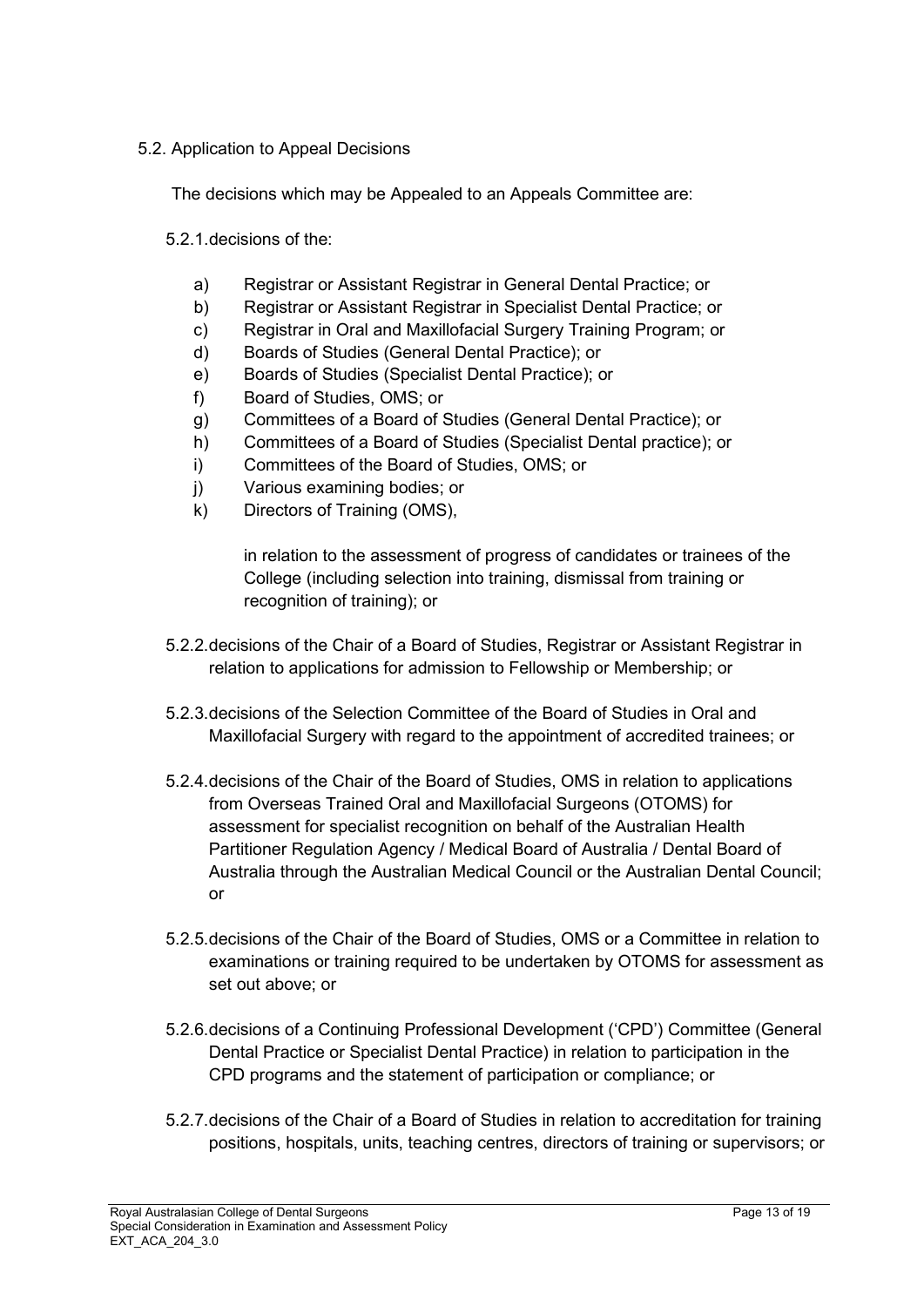- 5.2.8.decisions of the Board or its appropriate Committee in relation to the financial status of Fellows, trainees, or other members; or
- 5.2.9.such other decisions of the College Board, or College Committees as the Board may determine from time to time.
- 5.3. Nature of Appeal
	- 5.3.1.The Appeals process is analogous to a merits review.
	- 5.3.2.The grounds under which an Appeal can be made are:
		- a) That an error in law or in due process occurred in the formulation of the original decision.
		- b) That relevant and significant information, whether available at the time of the original decision or which became available subsequently, was not considered or not properly considered in the making of the original decision.
		- c) That the original decision was clearly inconsistent with the evidence and arguments put before the body making the original decision.
		- d) That irrelevant information was considered in the making of the original decision.
		- e) That relevant information was not considered in the making of the original decision.
		- f) That procedures that were required by College policies to be observed in connection with the making of the decision were not observed.
		- g) That the original decision was made in accordance with a rule or policy without regard to the merits of the particular case.
		- h) That the original decision was made for an improper purpose.
- 5.4. Application for Appeal
	- 5.4.1.Any person adversely affected by a decision;
		- a) referred to in Rule 5.2,
		- b) which has not been resolved through Reconsideration or Review, may, within 30 days of notification of the outcome of a request for Review, request to Appeal the decision to an Appeals Committee.
	- 5.4.2.The CEO will respond to this request within 14 days, and will request an Application for Appeal. The application must:
		- a) be in writing;
		- b) clearly state out the grounds for Appeal of the decisions;
		- c) clearly state out the grounds for Appeal of the decisions;
		- d) be accompanied by all relevant information upon which the person seeks to rely in respect of the Appeal;
		- e) state the remedy sought;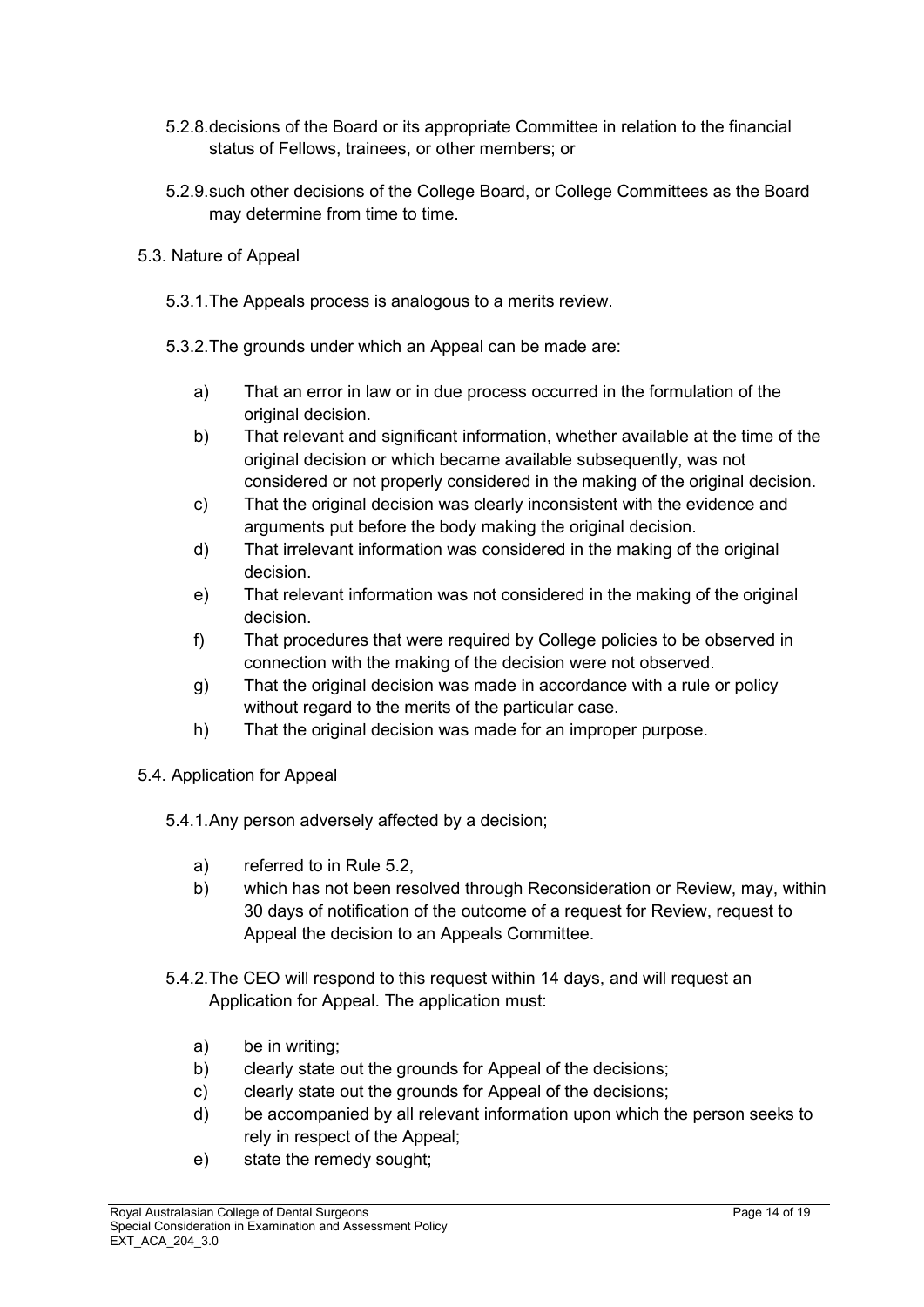- f) provide an outline of the issues in dispute;
- g) be accompanied by the application fee payable under section 5.6;
- h) be received within 30 days of the date of request to Appeal.
- 5.5. Consideration of Appeals
	- 5.5.1.Within 60 days of the receipt of the Request to appeal, the CEO will advise the applicant in writing of:
		- a) the date, time and place of the hearing; and
		- b) the applicant's right to appear before the Appeals Committee and to seek leave to have legal representation.
	- 5.5.2.In any Appeal, the applicant will bear onus of proof to make out the grounds of the Appeal.
	- 5.5.3.Subject to these Rules, an Appeals Committee has full power to regulate its conduct and operation as it thinks appropriate.
	- 5.5.4.An Appeals Committee may meet before the hearing to consider directions and process of the hearing.
	- 5.5.5.An Appeals Committee will:
		- a) conduct the hearing as it sees fit in compliance with this policy, with as little formality and technicality, and with as much expedition, as a proper consideration of the matters before the Appeals Committee permit;
		- b) issue directions for the filing of materials and the mode of hearing whether by video or remote link or otherwise as it sees fit;
		- c) to the extent it thinks appropriate conduct the hearing in accordance with the 'Procedures for the Conduct of Appeals Committee Hearings' below;
		- d) act according to the rules of natural justice; and
		- e) decide each Appeal on its merits.
		- f) cause the Appeals hearings to be recorded;
		- g) provide a copy of the recording to the Appellant on request.
	- 5.5.6.An Appeals Committee:
		- a) is not bound by the rules of evidence but may inform itself on any matter in such manner as it thinks appropriate;
		- b) may consider all relevant information that it thinks appropriate; and may invite any person to appear before it or to provide information.
	- 5.5.7.The Appeals Committee shall be entitled to consider all relevant information which it thinks fit, and may invite any person to appear before it or to provide information.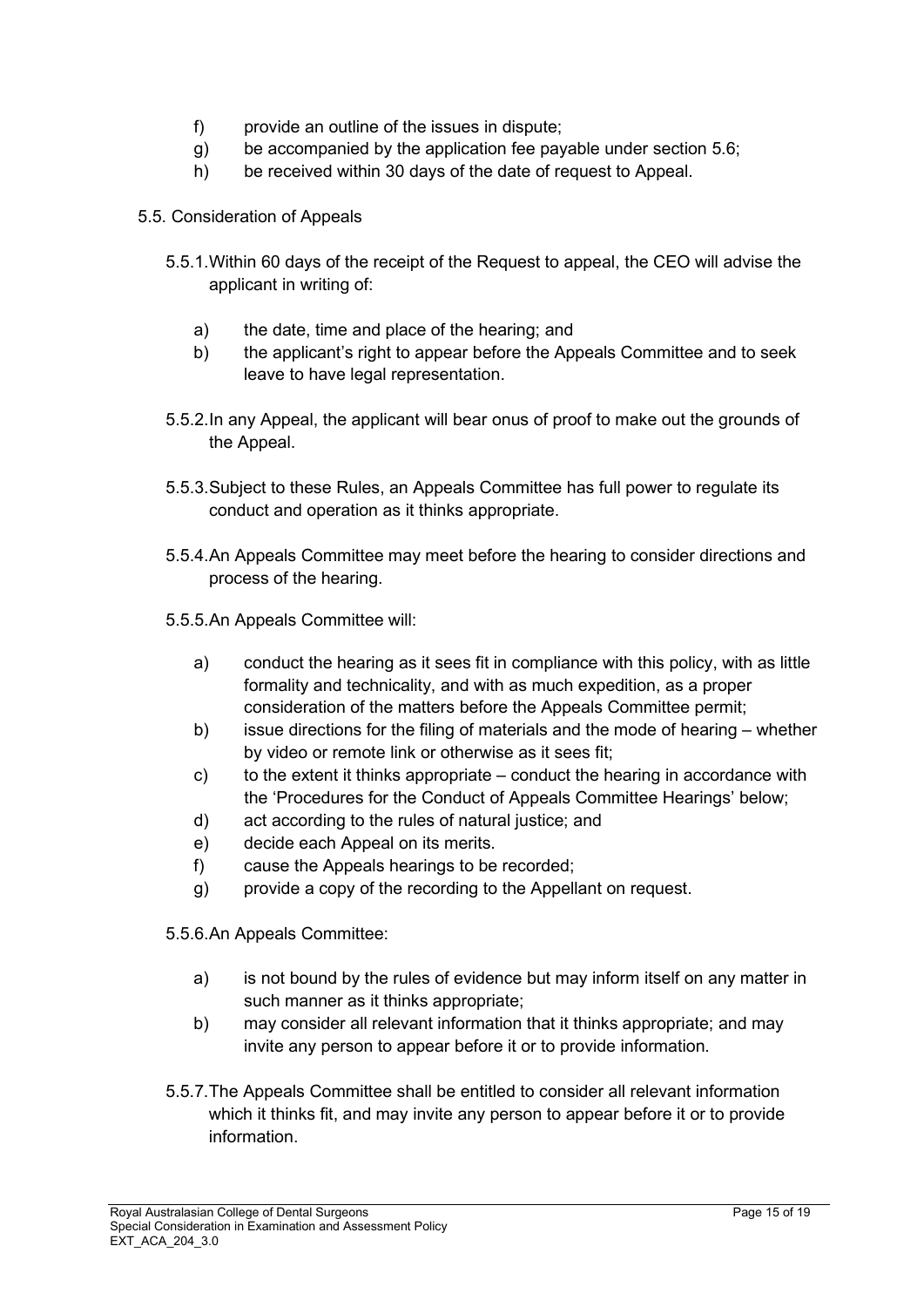- 5.5.8. A personal advocate, colleague or mentor may represent the appellant in those cases where the Appeals Committee considers that an appellant could not present, or would be disadvantaged in his/her appeal if required to present in person.
- 5.5.9. Such a request for an appellant to be so represented must be made in writing to the Chairperson of the Appeals Committee no later than 7 days prior to the date of the appeal hearing.
- 5.5.10.In those cases where the appellant is granted leave to be so represented by an advocate, the Appeals Committee may appoint a person to act as counsel assisting in the hearing of the appeal.
- 5.5.11.An applicant may make written submissions to an Appeals Committee. The applicant must give any written submissions to the CEO at least 7 days before the Appeals Committee hearing.
	- a) An applicant may appear in person and address the Appeals Committee in relation to his or her written submissions.
	- b) The applicant shall be entitled to have a legal representative as an observer to the Appeals Committee, who may with the consent of the Appeals Committee, act as an advocate.
	- c) An applicant may be represented by a personal advocate colleague or mentor in those cases where the Appeals Committee considers that the applicant could, or would, be disadvantaged in his or her Appeal if required to present in person.
- 5.5.12. The Appeals Committee must keep confidential:
	- a) any transcript of a hearing; and
	- b) any other information relating to an Appeal that the Appeals Committee receives.
- 5.5.13. However, the Appeals Committee may disclose the above matters:
	- a) if required to do so by law or a government body; or
	- b) in a report prepared under 5.5.14.
- 5.5.14. An Appeals Committee will prepare minutes of the hearing setting out:
	- a) a report of the Appeals Committee's decision; and
	- b) the Appeals Committee's recommendations, if any, to the Board.
- 5.5.15.The Appeals Committee may give the Board a copy of the minutes. The Board may publish all or any part of the minutes if it thinks such publication is appropriate.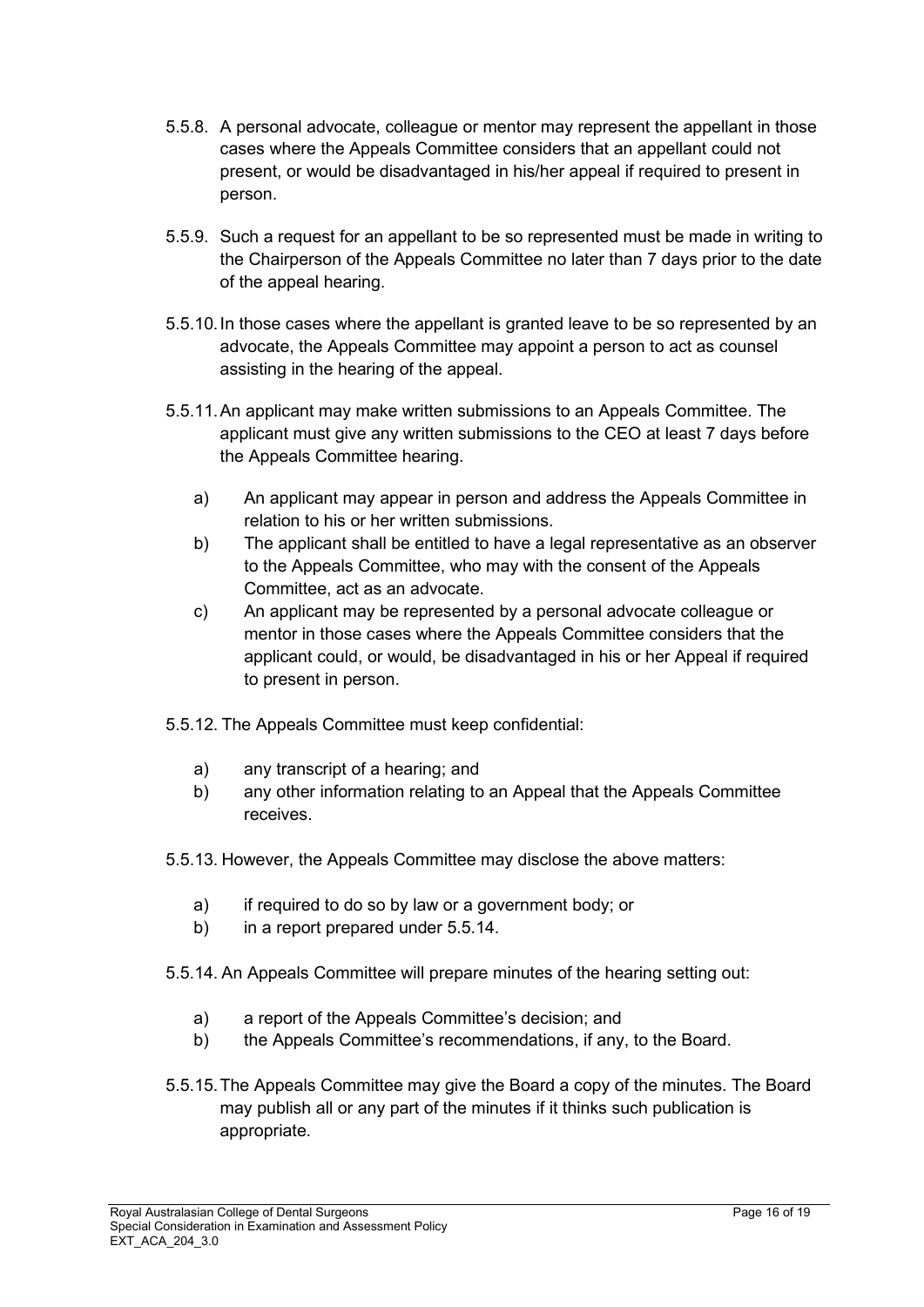- 5.5.16.The Appeals Committee will issue a written decision, within 21 days of the Appeal hearing or within 21 days of receiving written submissions after the Appeal hearing, whichever is the later.
- 5.5.17.The Appeals Committee will issue written reasons for the decision within 30 days of the written decision.
- 5.6. Fees
	- 5.6.1.No fee is payable on request for Reconsideration or for Review.
	- 5.6.2.The College requires the applicant to pay an Appeals application fee before an Appeals Committee is convened. The Appeals process will only be initiated upon payment of the Appeals fee.
	- 5.6.3.The Board may waive all or part of the application fee and costs if it thinks appropriate.
	- 5.6.4.In the case of a successful Appeal where the initial outcome has been overturned a full refund of the Appeals fee will be made.
- 5.7. Delegation
	- 5.7.1.The CEO may delegate his or her powers and duties in respect of any Appeal to such person as he or she determines.
- 5.8. Decisions of the Appeals Committee
	- 5.8.1.An Appeals Committee may, upon considering all submissions:
		- a) confirm the decision under Appeal; or
		- b) revoke the decision under Appeal; or
		- c) revoke the decision under Appeal and refer the decision back to the relevant College Officer, Board or Committee for further consideration in accordance with the Appeals Committee's directions; or
		- d) revoke the decision under Appeal and make recommendations to the Board on an alternative decision; or
		- e) recommend to the Board whether part or all of the costs associated with the Appeals Committee should be waived.
	- 5.8.2.In all cases the Appeals Committee's decision is final.
	- 5.8.3.The Chief Executive Officer, on behalf of the Appeals Committee, will notify the appellant in writing
		- a) of the decision within 21 days of the appeal hearing; and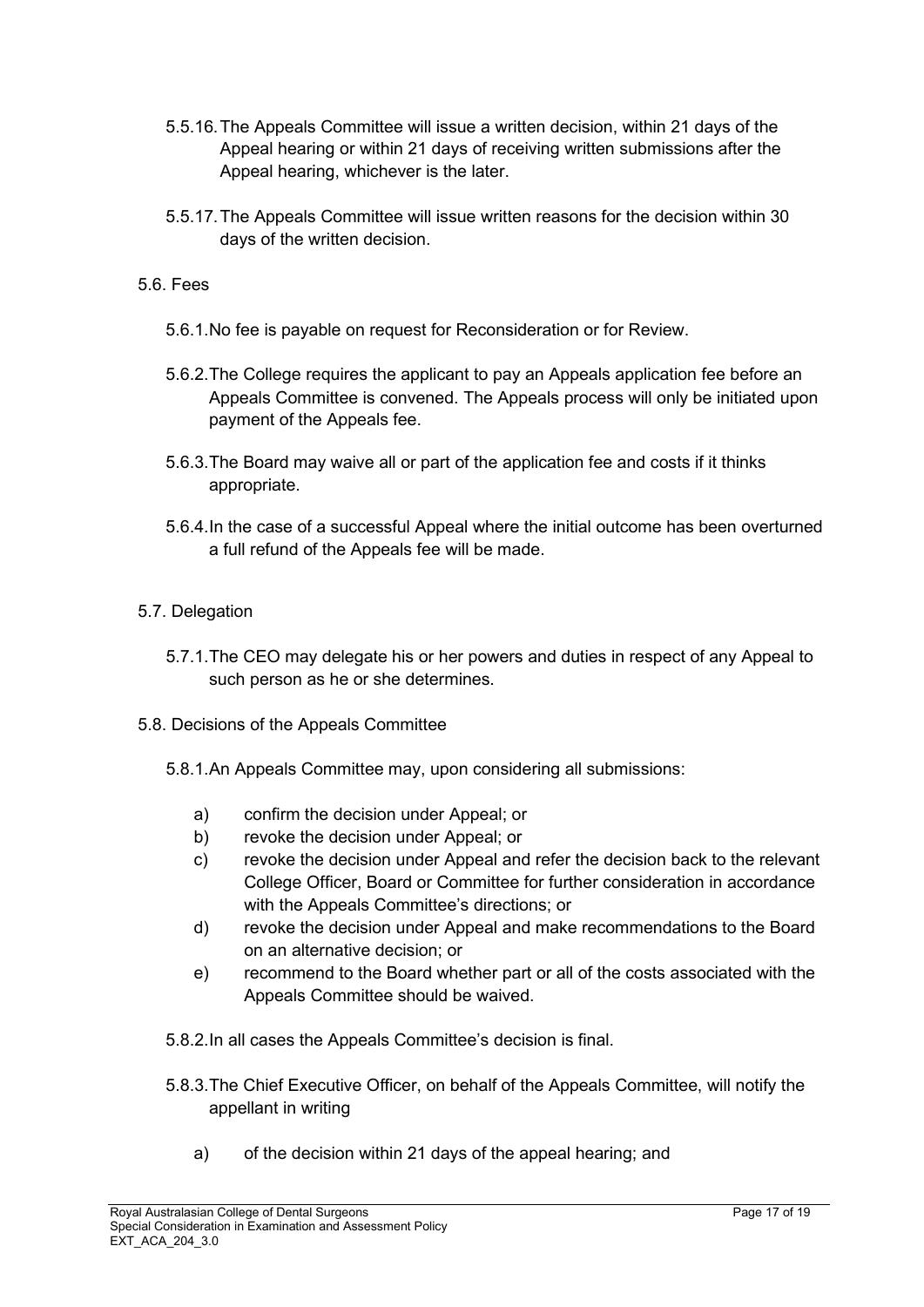b) of the reasons for decision within 30 days of the decision.

5.8.4.Neither a Review Committee nor the Appeals Committee may make a decision to:

- a) elevate an appellant above others in a competitive selection or assessment process without reference to the scoring process;
- b) recommend a pathway to Fellowship for an IMG without reference to a new IMG assessment by a new assessment panel or committee;
- c) revoke a clinical or examination assessment and replace the assessment with a decision of its own; or
- d) award a Fellowship to any appellant.
- 5.9. Annual Report
	- 5.9.1.The College will publish annually a report on the activities of the Appeals Committee including the number of Appeals lodged and the result of Appeals.

## **6. PROCEDURES FOR THE CONDUCT OF APPEALS COMMITTEE MEETINGS**

- 6.1. The Chairperson will first invite the applicant and then any other party appearing before it to summarise their submissions and/or responses to the Appeals Committee prior to their formal presentation.
- 6.2. The Chairperson will then invite the applicant to present their submissions and may at any time direct the applicant to any point of those submissions or invite questions on any point of those submissions and may request the applicant to bring their submissions to a close if the presentation is too protracted.
- 6.3. The Chairperson will then invite members of the Appeals Committee to seek clarification from the applicant of any matters raised.
- 6.4. The Chairperson will then invite any person attending to provide information to the Appeals Committee to comment on the submissions of the applicant.
- 6.5. The Appeals Committee may direct questions to any person attending to provide information to the Appeals Committee.
- 6.6. The applicant will be asked to respond or make submissions in relation to material presented by other parties or participants.
- 6.7. The Appeals Committee will then adjourn the hearing briefly.
- 6.8. The parties involved in the Appeal will re-join the hearing and provide any clarification sought.
- 6.9. The applicant will be asked if they have any further submissions or wish to make any further comments or responses before the formal proceedings are closed.